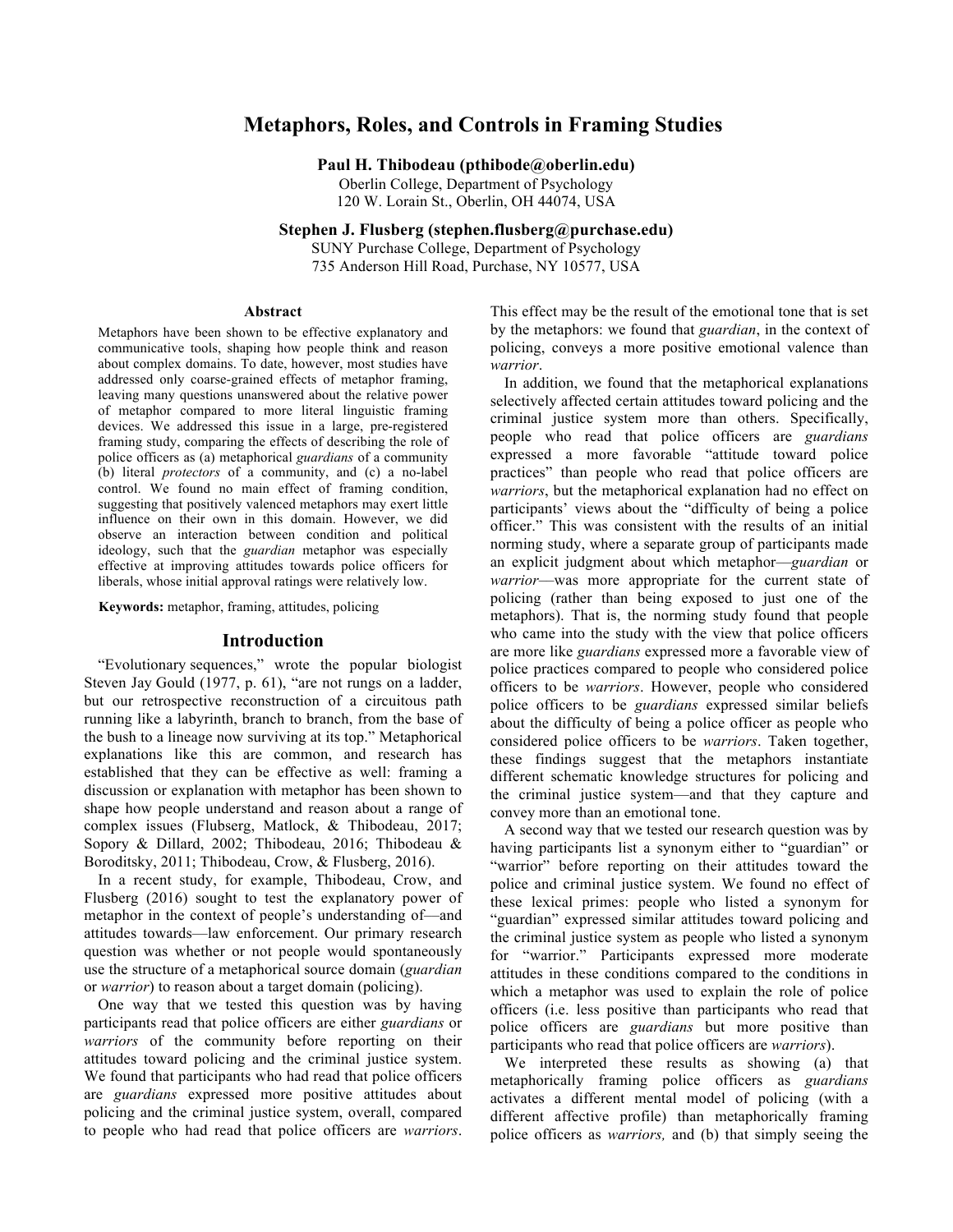word "guardian" or "warrior" is insufficient to activate this mental model. In other words, people have prior knowledge about what it means to be a *guardian* (and *warrior*). This knowledge influences how people think about policing when police officers are explicitly described as *guardians* (or *warriors*)—but not when people are asked questions about policing after simply seeing the word "guardian" (or "warrior").

A natural follow up question to this study might be: which metaphor has a bigger effect on how people think about policing? Intuitively, it may seem like there is an easy way to address this question: by running a condition that does not include a metaphorical explanation. One might expect that describing police officers as *guardians* would lead to a more positive view of policing compared to a "neutral control" condition, and that describing police officers as *warriors* would lead to a more negative view of policing compared to a "neutral control" condition. In addition, one might be tempted to infer that the metaphor condition that is more different from the "neutral control" condition is having a bigger effect on people (cf. Reijnierse, Burgers, & Steen, 2015; Steen, Reijnierse, & Burgers, 2014).

However, as we have argued before (see Thibodeau, In press; Thibodeau & Boroditsky, 2015), there are many differences between metaphor frames and "neutral control" conditions that make such comparisons difficult to interpret. For example, it is not clear that there is a suitable nonmetaphorical counterpart to the "guardian" and "warrior" metaphors for policing (e.g., a term like "protector" could be used, since it is less metaphorical than the two metaphorical frames; but its meaning seems more similar to "guardian" than "warrior," making it a poor candidate to serve a "neutral control" condition along side the two metaphorical conditions). Comparing the two metaphorical frames to a condition that omitted a nominal descriptor altogether would confound a variety of factors between the two metaphor conditions and the "neutral control" condition, including the valence, tone, and word frequency of the language used to describe policing—not just the metaphoricity of the conditions.

We do, however, think that there are research questions that warrant a comparison between metaphorical frames and non-metaphorical counterparts. Here, we consider such a case. Namely, does a *guardian* metaphor lead people to adopt a more favorable view of policing than a comparable literal description of the role police officers play in the community? Addressing this question is important when considering the potential practical applications of research on the persuasive power of metaphor. Therefore, we compared three conditions in the present study, building on the work described in Thibodeau, Crow, & Flusberg (2016). Before reporting their attitudes towards law enforcement and the criminal justice system, participants read one of the following framing prompts:

a. Police officers are the *guardians* of modern communities. They are strong men and women who serve a vital role in society.

- b. Police officers are the *protectors* of modern communities. They are strong men and women who serve a vital role in society.
- c. [No label control: participants simply answered the targeted questions about police officers in this condition]

We chose "protector" as a non-metaphorical counterpart to *guardian* because it was the word most frequently used to explain what it means for police officers to be *guardians* in the original study (Thibodeau, Crow, & Flusberg, in press). In the context of this more applied question, we did not include a condition that described police officers as *warriors*, since such a description would be expected to elicit comparatively negative views of police officers. Instead, we compared the effects of a metaphor frame (and a matched literal frame) to a "neutral control" condition because we were interested in whether and to what extent describing police officers as *guardians* leads people to express a more favorable view of policing.

We were also interested in a mechanistic question about the role of metaphor in explanatory discourse, which we addressed by comparing the *guardian* and *protector* conditions. Are metaphors more persuasive than literal counterparts? In a meta-analysis, Sopory and Dillard (2002) found that metaphors are about 6% more persuasive than literal language, which they attributed to the power of metaphors to organize the way people think about a target domain.

The design of the current study provides a novel context for testing this claim. One possibility is that the *guardian*  metaphor may call to mind a more coherent and favorable mental model of policing than the non-metaphorical counterpart, *protector*, and lead people to the most positive view of police officers and the criminal justice system more positive than the *protector* and "neutral control" conditions.

An alternative possibility, though, is that the literal counterpart to *guardian* (*protector*) serves a similar organizational function in describing the role of police officers in the community. That is, depending on the complexity of the target domain and intended meaning of the metaphor, there may be issues for which a literal frame is as effective as a metaphorical one in shaping thought. Support for this possibility would be found if people express similarly positive views of the police in these two conditions—both of which should lead people to a more positive view of policing than the "neutral control" condition. Such a finding would contribute to the literature by identifying an important boundary condition on metaphor framing effects (cf. Steen, Reijnierse, & Burgers, 2014).

In addition to the framing experiment, we also conducted a norming study to assess the perceived metaphoricity and emotional valence of three possible descriptions of police officers: (a) *guardians* of modern communities, (b) *protectors* of modern communities, and (c) *warriors* of modern communities. One critical assumption that was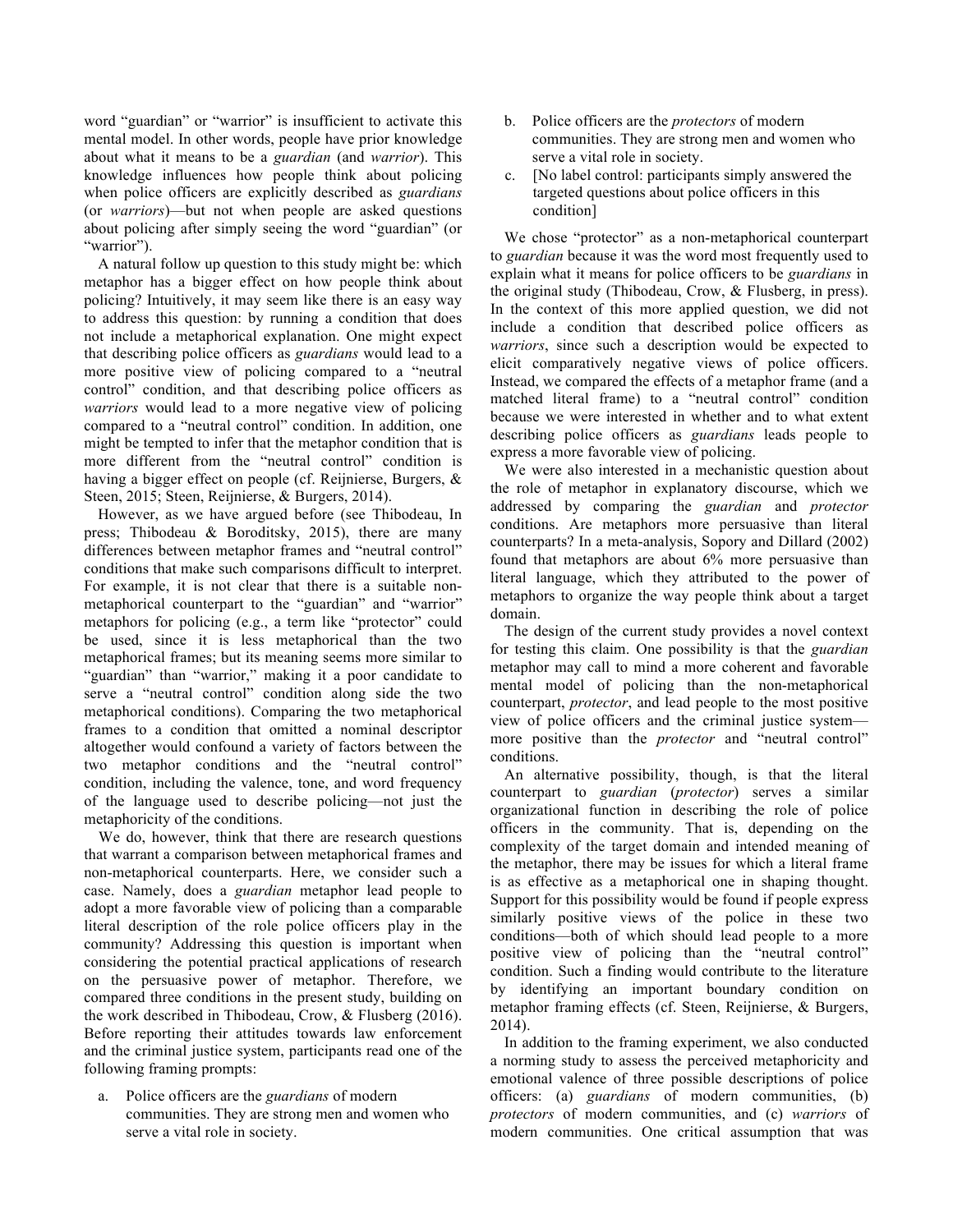made in our prior work was that the terms *guardian* and *warrior* were actually interpreted as metaphors, and not, for example, as literal descriptions of the role of police  $officers<sup>1</sup>$ . . The norming study allows us to test this assumption. We expected that the *guardian* and *warrior* descriptions would be rated as more metaphorical than *protector*. The norming study also allowed us to quantify the emotional tone of the three descriptions. We expected that the *guardian* and *protector* descriptions would be rated as conveying a more positive emotional valence than *warrior*. Both studies were pre-registered on the Open Science Framework: osf.io/eb853.

## **Norming Study**

## **Methods**

**Participants** We recruited 100 participants for the norming study from Amazon's Mechanical Turk. After excluding participants who failed to finish the study or provide a valid completion code, we were left with data from 88 participants for analysis (51% male;  $M_{\text{age}} = 33$ ).

**Materials and Design** Participants were asked to rate the metaphoricity (1, Not at all metaphorical, to 5, Very metaphorical) and valence (1, Very negative, to 5, Very positive) of three statements on 5-point scales (Thibodeau & Boroditsky, 2015).

- a. Police officers are *guardians*.
- b. Police officers are *warriors*.
- c. Police officers are *protectors*.

These statements were presented on the same screen; the order of the statements was randomized across participants.

Afterward, participants were asked background and demographic questions, including their gender, age, education level, political ideology (0, Very liberal, to 100, Very conservative), and political affiliation (Democrat, Independent, Republican, Other). They also completed the attitudes towards policing measure described in the experiment below, although we did not analyze responses to these questions for participants in the norming study.

#### **Results and Discussion**

A repeated measures ANOVA revealed differences in the rated metaphoricity of the three statements,  $F(2, 174) =$ 27.59,  $p < .001$ ,  $\eta^2 = .24$ . *Warrior* (*M = 3.56*, *SD = 1.33*) was rated as more metaphorical than *guardian* (*M* = 3.02, *SD* = 1.21),  $t(87) = 3.48$ ,  $p < .001$ , or *protector* (*M* = 2.38, *SD* = 1.28)*, t*(87) = 6.35, *p* < .001; *guardian* was rated as more metaphorical than *protector*,  $t(87) = 4.82$ ,  $p < .001$ (see Figure 1).

On the one hand, this pattern of results confirms our intuition that the terms *warrior* and *guardian* are perceived as more metaphorical than the term *protector* in the context of describing the role of police officers. On the other hand, we did not predict that the term *warrior* would be viewed as more metaphorical than *guardian*.

One possibility is that people consider the *guardian* metaphor to be more *apt* (cf. Glucksberg, 2001), which affects judgments of metaphoricity (Thibodeau, Sikos, & Durgin, 2015). In our original study, 82% of participants thought police officers *should* strive to be *guardians* (rather than *warriors*) of their communities (Thibodeau, Crow, & Flusberg, 2016). Talking about police officers in a way that is inconsistent with a preferred mental model of policing (i.e. in a way that is less *apt*) may lead people to think the description is more metaphorical. In any case, the critical difference in metaphoricity for the present study pertains to the contrast between *guardian* and *protector*: as expected, people interpreted *guardian* to be more metaphorical than *protector*.

A second repeated measures ANOVA revealed differences in the rated valence of the three statements, *F*(2,  $174$ ) = 51.01, *p* < .001,  $\eta^2$  = .37. *Warrior* (*M* = 3.38, *SD* = 1.21) was rated as more negative than both *guardian* (*M* = 4.32, *SD* = 0.80), *t*(87) = 7.22, *p* < .001, and *protector* (*M* = 4.49, *SD* = 0.82), *t*(87) = 8.04, *p* < .001; *protector* was rated as more positively valenced than *guardian*,  $t(87) = 2.19$ ,  $p =$ .031 (see Figure 1).

Again, this pattern largely conforms to our predictions: *guardian* and *protector* both express a positive view of policing compared to *warrior*. Although *protector* was judged to be more positive than *guardian*, this difference was fairly small.



Figure 1. Ratings of the metaphoricity and valence of three descriptions of police officers. Error bars denote standard errors of the means.

## **Experiment**

In the experiment, we tested whether describing police officers as *guardians*, compared to *protectors* (and to a condition that lacked a label for police officers), leads to

<sup>&</sup>lt;sup>1</sup> We do not view the boundary between the "literal" and the "metaphorical" as so sharp, "metaphoricity" is best thought of a continuous rather than categorical variable (cf., Rumelhart, 1979). That said, the distinction is still useful and informative in the context of understanding the nature of abstract thought (Lakoff & Johnson, 1980).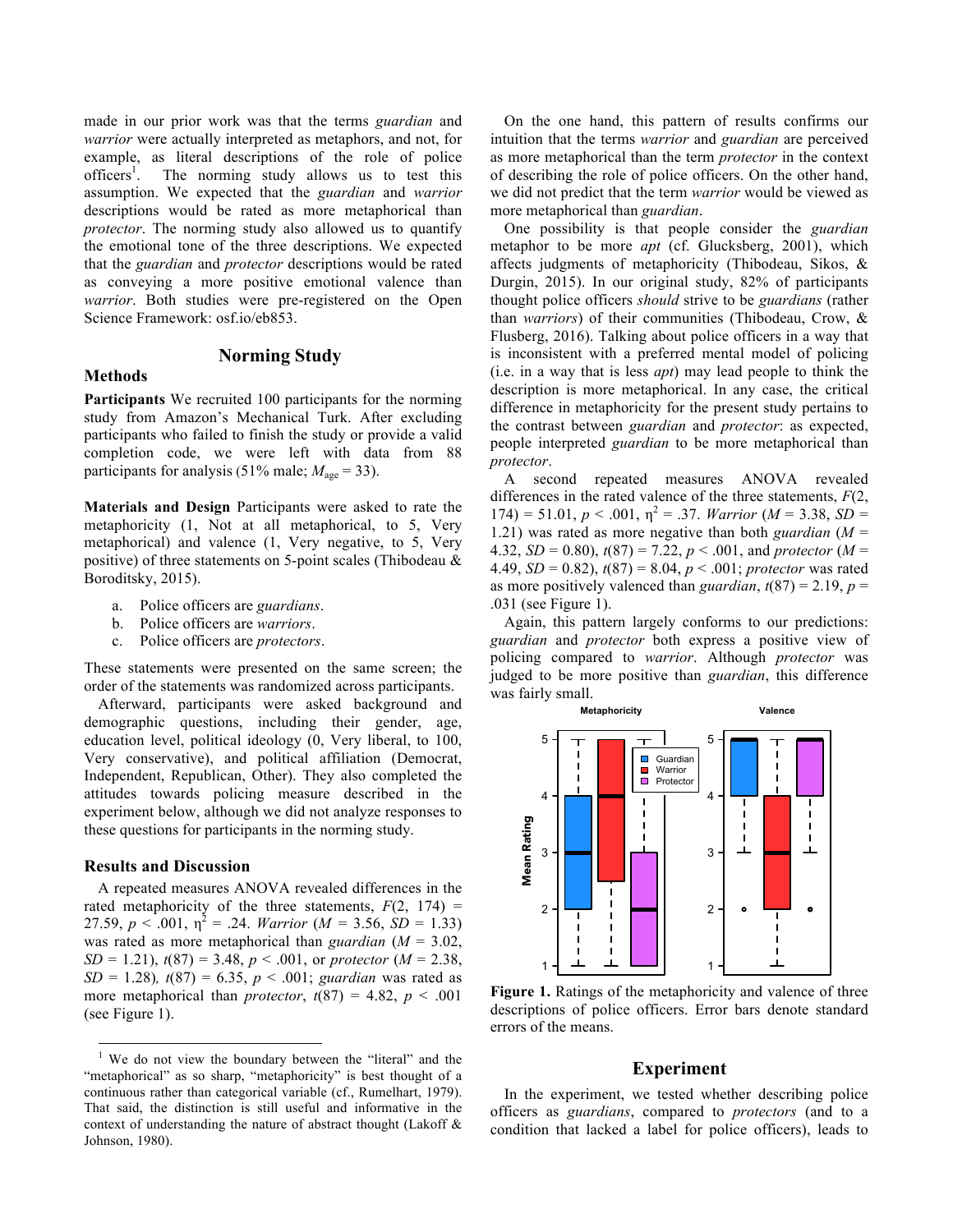more positive attitudes toward policing. That is, previous work has suggested that metaphorical language is more persuasive than literal language, owing to the organizational role that metaphors play in discussions of complex issues (Sopory & Dillard, 2002). The norming study suggests that *guardian* and *protector* differ substantially in the extent to which they are metaphorical, but only slightly in the emotional tone that they convey (in favor of the nonmetaphorical label).

If the *guardian* label leads people to express to more positive attitudes towards policing than *protector*, the experiment would provide further evidence of the persuasive value of metaphor (over and above comparable literal language). If people express similar attitudes in the *guardian* and *protector* conditions, on the other hand, it would suggest that, in some cases, non-metaphorical language can serve a similar organizational function as metaphorical language.

## **Methods**

**Participants** We recruited 600 participants to participate in the experiment on Amazon's Mechanical Turk. After excluding participants who failed to finish the study or provide a valid completion code, we were left with data from 592 participants for analysis (49% male;  $M_{\text{age}} = 34$ ).

**Materials and Design** Participants were randomly assigned to one of three conditions. In one, police officers were described as *guardians*, "Police officers are the guardians of modern communities—strong men and women who serve a vital role in society." In the second, police officers were described as *protectors*, "Police officers are the protectors of modern communities—strong men and women who serve a vital role in society." A comparable sentence about police officers was omitted from the third condition. In other words, there was no description of police officers in the third condition; this group simply answered the follow-up questions about policing. Participants in all three groups were instructed, "Although most people agree that police are necessary for maintaining law and order, there is disagreement about a variety of issues related to policing. On the following screen, you will be asked several questions about your view of police officers and the criminal justice system. Please answer candidly; your responses are anonymous."

Then participants were asked eight questions about policing and the criminal justice system. Consistent with Thibodeau, Crow, and Flusberg (2016), three of the questions were asked on a 7-point scale: "Police officers have a \_\_\_ job" (from very easy to very difficult), "Police officers are \_\_ at maintaining law and order" (from very ineffective to very effective), and "How would you describe the criminal justice system in the U.S.?" (from very far from the ideal to very near to the ideal). The other five questions included two response options, asking about whether participants thought police treated citizens equally (yes/no), whether they thought the police were more fair or unfair, more honest or deceitful, more selfish or selfless, and whether participants felt safe or unsafe around police officers. Responses to all eight of these questions were combined into a single measure of participants' *attitudes toward policing*, using principal components analysis (see Thibodeau, Crow, & Flusberg, 2016).

Finally, participants completed the same demographics questions as participants in the Norming Study.

## **Results**

A between-subjects ANOVA with predictors for condition (guardian, protector, none) revealed no effect of the descriptions on participants' attitudes toward policing,  $F(2, 589) = 0.18$ ,  $p = .837$ . That is, neither the *guardian* (*M*  $= 3.12, SD = 1.28$  nor the *protector* ( $M = 3.14, SD = 1.45$ ) labels for police officers led people to a more positive attitude toward policing compared to a description that lacked a label ( $M = 3.20$ ,  $SD = 1.44$ ). And the two treatment conditions (*guardian* vs. *protector*) did not differ from one another.

Given the lack of support for our primary prediction, we considered alternative hypotheses that could be explored in the data. One salient possibility highlights the role of peoples' prior beliefs (e.g., Hardisty, Johnson, & Weber, 2009; Johnson & Taylor, 1981; Thibodeau & Boroditsky, 2011; Thibodeau & Flusberg, 2017) in combination with a mechanistic claim about how metaphors are processed—by serving as peripheral or heuristic cues, rather than through a process of conscious deliberation and rationalization (cf. Chaiken, Wood, & Eagly, 1996; Petty & Cacioppo, 1986).

That is, prior work has found that framing manipulations are, not surprisingly, more impactful on people who have room to be persuaded about an issue (i.e. are not already at ceiling). For instance, Hardisty, Johnson, & Weber (2009) found that Democrats would support a program designed to decrease the level of carbon dioxide in the environment, regardless of whether it was described as an "offset" program or a "tax." Since Democrats tended to support this type of environmental action, their attitudes were relatively consistent, regardless of how it was framed (i.e. a ceiling effect). Republicans, on the other hand, showed lower support for the program overall, affording more opportunity for attitude change. In turn, Hardisty et al. (2009) found that Republicans were more likely to endorse the program when it was framed as an "offset" than a "tax."

Since political conservativeness tends to be associated with more positive attitudes toward policing (Gerber & Jackson, 2017), this suggests that the framing manipulation—describing police officers as *guardians* or *protectors*—may have a more pronounced effect among politically liberal participants.

One reason to think that the *guardian* frame will be more persuasive among liberal participants than the *protector* frame is that metaphors have been argued to exert a persuasive influence through an indirect route. People who are skeptical about the increasing tendency for violence among police officers may perceive the term *protector* as an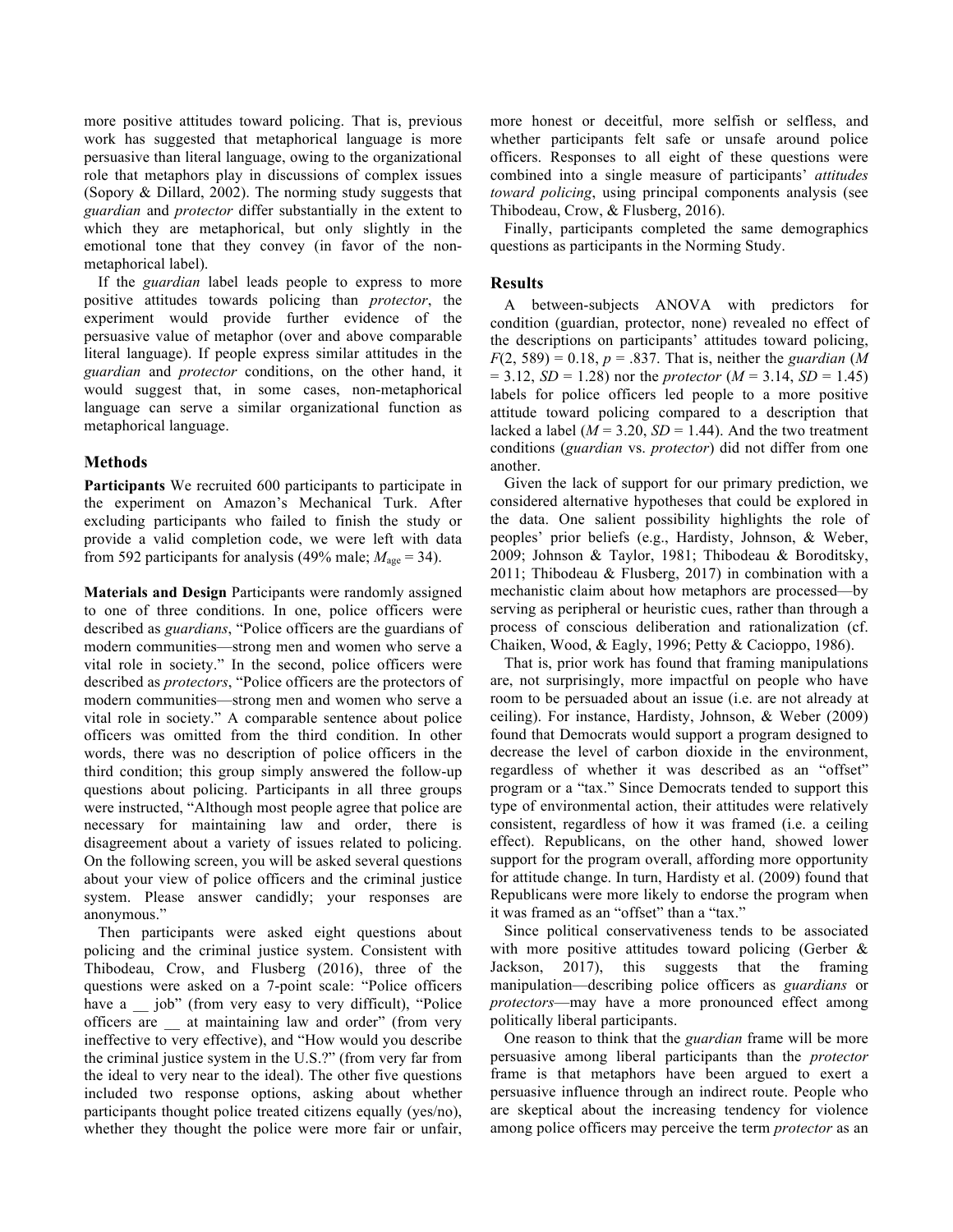overt attempt to change the way they think about police practices, making them resistant to the persuasive appeal. In contrast, the term *guardian* may not register as a persuasive message and, thus, bypass this sort of counter-arguing among participants (cf. Chaiken, Wood, & Eagly, 1996; Petty & Cacioppo, 1986).

To examine these possibilities, we conducted a second analysis on the data in which political ideology (a continuous variable ranging from 0, Very liberal to 100, Very conservative) was included as a covariate. To conduct this analysis, we first tested for an expected positive relationship between political ideology and attitudes toward policing. We found a strong positive relationship, *F*(1, 590)  $= 79.54$ ,  $p < .001$ : the more politically conservative the participant, the more positive their view of the police,  $B =$ .34,  $SE = .04$ ,  $p < .001$ . We then tested for an interaction between political conservativeness and condition (guardian, protector, none), which was significant,  $F(2, 586) = 3.06$ , *p* = .048. Of note, the relationship between political conservativeness and condition did not differ for a contrast between the "neutral control" condition and the *protector*  condition,  $F(1, 397) = 1.53$ ,  $p = .217$ . However, the relationship between political conservativeness and condition did differ when contrasting the "neutral control" condition to the *guardian* condition,  $F(1, 391) = 6.52$ ,  $p =$ .011 (see Figure 2).



Political Ideology

Figure 2. Attitudes toward policing by political ideology  $(left = very liberal; right = very conservative)$  and frame (none, protector, guardian). Lowess smoothing  $(f = 2/3)$  was applied to the lines to facilitate presentation of the trends.

Specifically, among the most liberal participants (i.e., those who reported a score less than 33 on the continuum of political ideology that ranged from 0, very liberal, to 100, very conservative;  $n = 256$ ), attitudes toward policing were more positive in the *guardian* condition ( $M = 2.93$ ,  $SD =$ 

1.06) than in the *protector* condition ( $M = 2.54$ ,  $SD = 1.44$ ),  $t(160) = 1.98$ ,  $p = .049$ ; but no different from the condition that lacked a label ( $M = 2.63$ ,  $SD = 1.52$ ),  $t(178) = 1.54$ ,  $p =$ .126. There were no differences between conditions for participants whose political ideology was in the middle of the ideological spectrum (i.e. between 33 and 66;  $n = 229$ ), *p*s > .1, and no differences between conditions for participants whose political ideology was at the conservative end of the spectrum (i.e.  $> 66$ ;  $n = 107$ ),  $ps > 0.1$ .

## **Discussion**

In response to mounting tensions between law enforcement and civilians, former president Barack Obama commissioned a task force on  $21<sup>st</sup>$  century policing, which released its final report in 2015 (Ramsey & Robinson, 2015). The report suggested that to increase trust between police officers and the communities they serve, "Law enforcement culture should embrace a guardian––rather than a warrior––mindset." In a previous set of experiments, we used this real-world example as a case study to explore the power of explanatory metaphors, demonstrating that describing police offers as *guardians* did in fact lead people to express more positive attitudes towards law enforcement than describing them as *warriors* (Thibodeau, Crow, & Flusberg, 2016). Because of the real-world applications of this line of research, however, there are additional questions that warrant empirical investigation.

In the present study, we took a preliminary step in this direction by asking whether metaphorical framing provides any additional persuasive power over and above a more literal linguistic descriptor. In an initial norming study, we confirmed that describing police officers as *guardians* of a community was perceived as more metaphorical than describing them as *protectors* of a community. In our main experiment, we contrasted the effects of framing the role of law enforcement using these two terms, along with a "neutral" control condition that included no framing device.

Our initial analysis revealed that participants in these three conditions did not differ overall with respect to their attitudes towards policing. This could suggest that there is little advantage to using metaphorical framing compared to more literal language (or even to no frame whatsoever) in a practical attempt to improve attitudes towards policing in the United States. This also offers some support for the view that in our original study, it was the more negatively valenced *warrior* metaphor that was "doing the work," so to speak, in shifting attitudes towards policing (i.e., in a negative direction). This would be consistent with a large body of work in psychology that suggests people are typically more sensitive to negative information (or losses) than positive information (or gains; Baumeister et al., 2001).

However, we also considered an alternative possibility: that individual differences in prior attitudes towards policing (e.g., due to ideological commitments) might interact with our framing manipulation in a principled fashion. Previous research has shown that framing effects are most effective when they target people who are not at